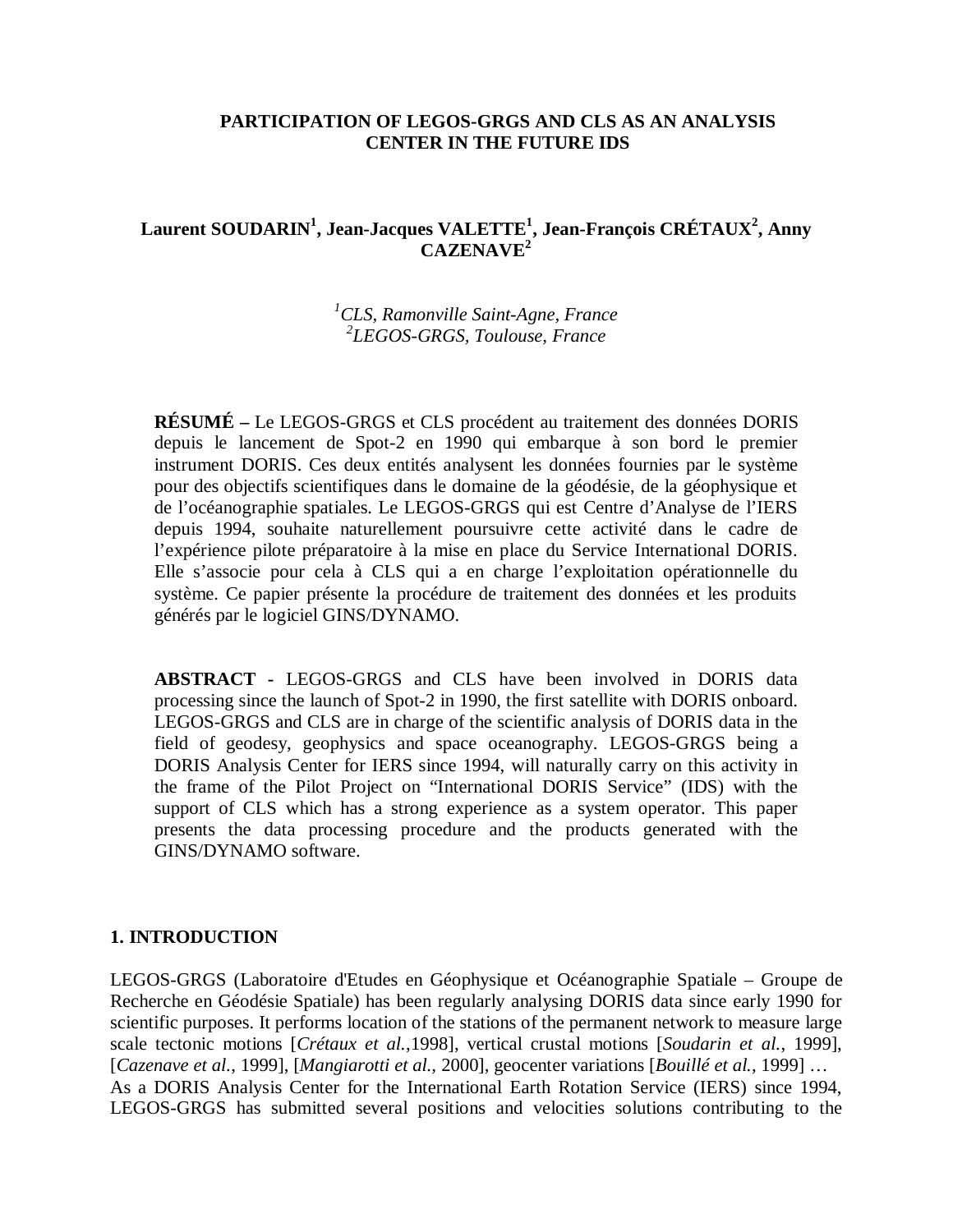realizations of the International Terrestrial Reference System : ITRF94, ITRF96, ITRF97, and the forthcoming ITRF2000. It was also done for earth orientation parameters (EOP).

CLS (Collecte Localisation Satellite) is responsible, on behalf of the French space agency CNES, for the day-to-day operation of the DORIS instruments in service on SPOT 2, SPOT 4 and TOPEX/POSEIDON. This includes:

- generating and uplinking commands to the satellites

- receiving and processing the data.

CLS also monitors all elements of the DORIS system, such as the station network and the DIODE navigator. It generates and distributes location and orbit determination data within 48 hours.

Both entities intent to participate tightly to the IDS start-up, and propose their contribution as an Analysis Center. In that aim, they join their effort to regularly process the DORIS data and provide products required by the IDS.

## **2. DATA PROCESSING**

Processing of the DORIS data is performed using the GINS/DYNAMO software developed at GRGS for precise orbit computation. The method of analysis is a dynamical one which consists of computing the satellite's orbit, beacon positions and velocities, and Earth orientation parameters, in a single inversion, together with a number of selected parameters required to improve the acceleration model and corrections to the measurements. The acceleration model includes geopotential, lunisolar, and planetary accelerations, atmospheric drag, solid Earth and ocean tides, direct and Earth reflected radiation pressure, and relativistic acceleration. For the wet tropospheric and the ionospheric corrections, the CNET1 model [*Berrada-Baby et al*., 1987] and dual-frequency measurements were used, respectively. Corrections due to Earth tide and ocean tide loading were applied to the a priori coordinates of the stations.

Orbit computation is performed on a daily basis for SPOT-2, SPOT-3 and SPOT-4, and on 3-day arcs for TOPEX/Poseidon. This choice is based on orbital considerations. The SPOT satellites at 830 km altitude have their orbit more precisely determined using daily arcs because of atmospheric drag. For TOPEX/Poseidon at a higher altitude (1330 km), tests have shown that the optimal arc length is about 3-day, a value which improves polar motion determination. For each basic orbital arc, normal equations for station positions and velocities and EOP are constructed. The orbital parameters are then backsubstituted, and the normal equations are accumulated over a monthly or multiyear basis. Inversions of the normal equations are then performed and solutions (positions and velocities of the DORIS beacons) derived. Velocities are solved in the multiyear inversion.

Along the years, various evolutions have been brought to the computation strategy which allowed improvement of orbit determination, positioning performances, and pole position estimates. The main recent evolutions are the use of :

- atmospheric density model DTM94,
- gravitationnal effect on the orbit and loading effect on the station due to the atmospheric pressure,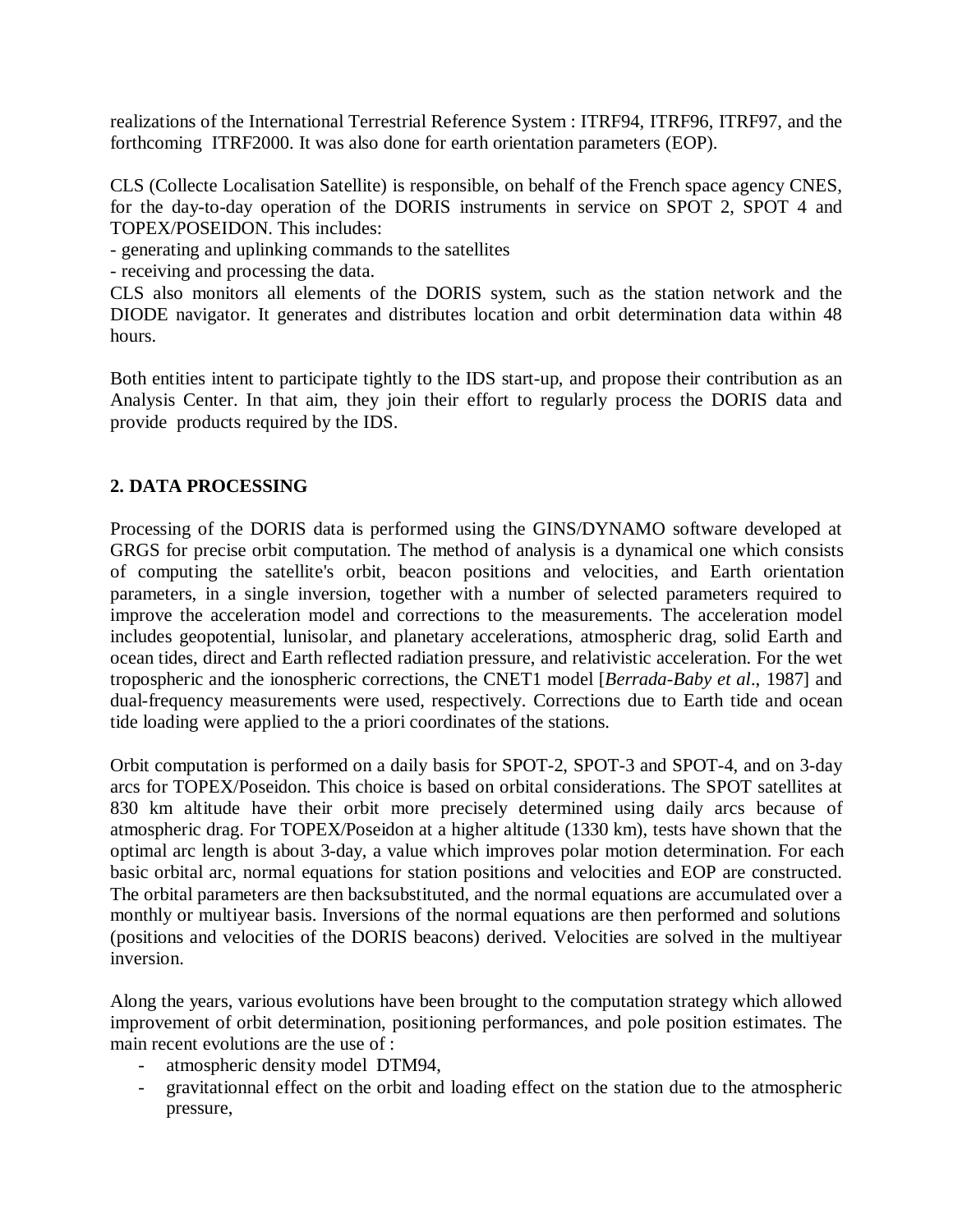#### laser data on TOPEX/POSEIDON.

Moreover, evolutions have been brought to the software which offers the possibilty to estimate parameters relating to the monthly variation of the geocenter.

For the processing of the 1999's data, we used in addition the new geopotential model GRIM5 [*Biancale*, 2000] with its associated ocean tide model and a revised positions and velocities set. For the DORIS stations, initial coordinates and velocities are taken from the most recent solution based on the analysis of the SPOT2, SPOT3, SPOT4 and TOPEX/POSEIDON over 1993-1998. For the laser stations, they were derived from the reference system solution determined simultaneously with the GRIM5 gravity field.

All these strategy evolutions added to software improvements have led to a significant gain of the performances and, in that way, we plan to apply the last modelisation to the analysis of the whole data over 1993-1998.

# **3. PRODUCTS**

The products generated with the GINS/DYNAMO software are as following:

- precise ephemerides of all satellites having DORIS onboard;
- earth orientation parameters;
- station network coordinates and velocities;
- geocenter coordinates and low-degree harmonics of the Earth's gravity field;
- environmental data.

Coordinate sets are determined on monthly and multi-year basis for each satellite and for a combination of all the satellite. Weekly solutions could be also performed. Station velocity determinations are based on the whole data (multi-satellite and multi-year solution). Through the laser tracking data on Topex-Poseidon, positions and velocities of the SLR stations can be estimated simultaneously with those of the DORIS beacons. Position and velocity solutions can be provided in a SINEX format.

Daily values of the earth orientation parameters are given from the data of all the satellites.

Environmental data are correction factors adjusted on each orbital arc (drag, solar pressure, frequency bias, tropospheric bias...)

The basic products may be completed at some specific occasions; for example analysis of ionospheric corrections during a strong solar activity period or calculations for geophysical investigations on a DORIS temporary site (see Vincent et al. 2000).

## **4. CONCLUSION**

With the support of CLS, LEGOS-GRGS will be capable of computing and delivering these products regularly, without interruption and with the IDS required time lag. Developments are being done to get the processing more operationnal, from the data and environmental input acquisition to the computing validation.